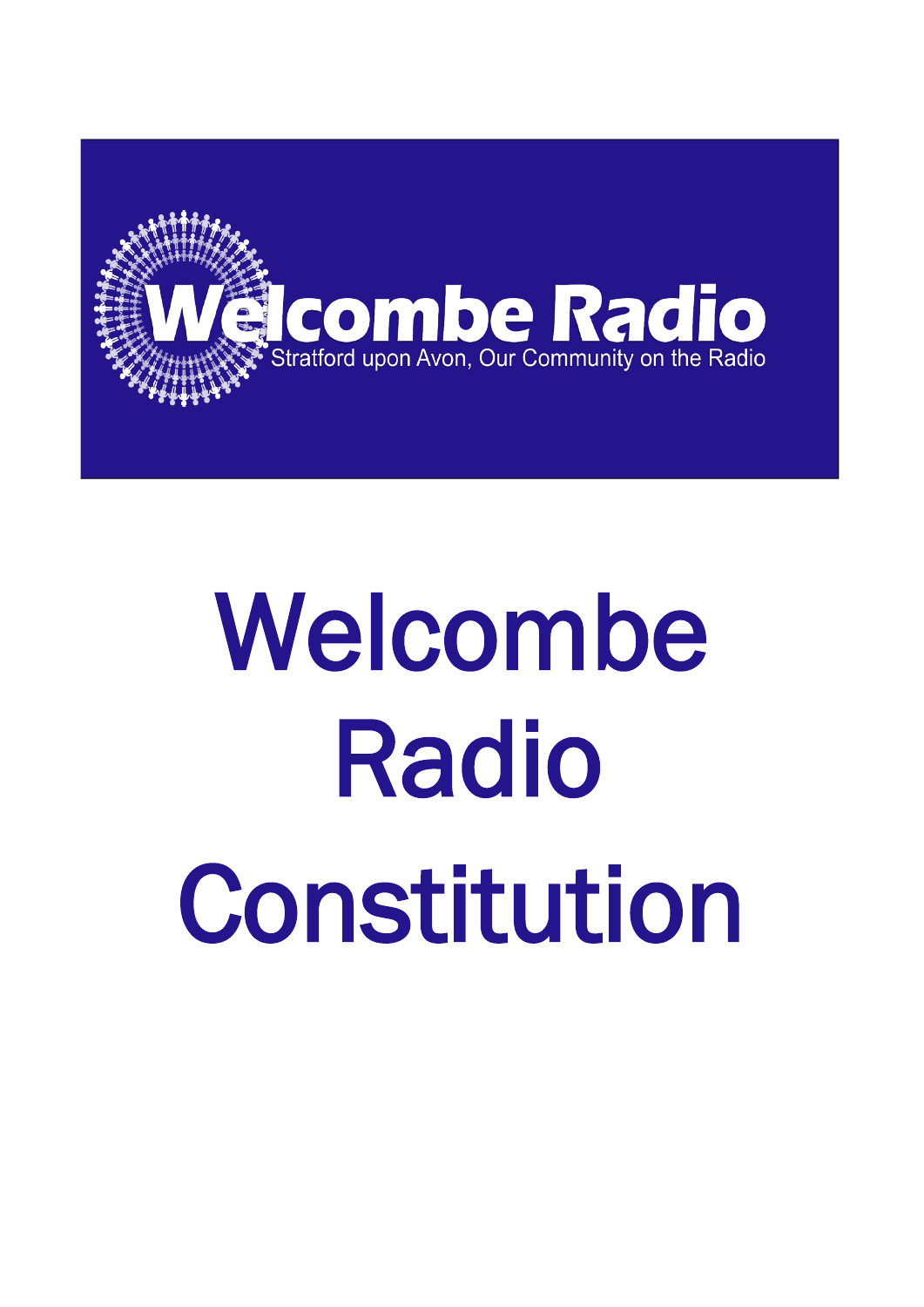# Table of Contents

| 5.00: Finance: | . 7 |
|----------------|-----|
|                |     |
|                |     |
|                |     |
|                |     |
|                |     |
|                |     |
|                |     |
|                |     |
|                |     |
|                |     |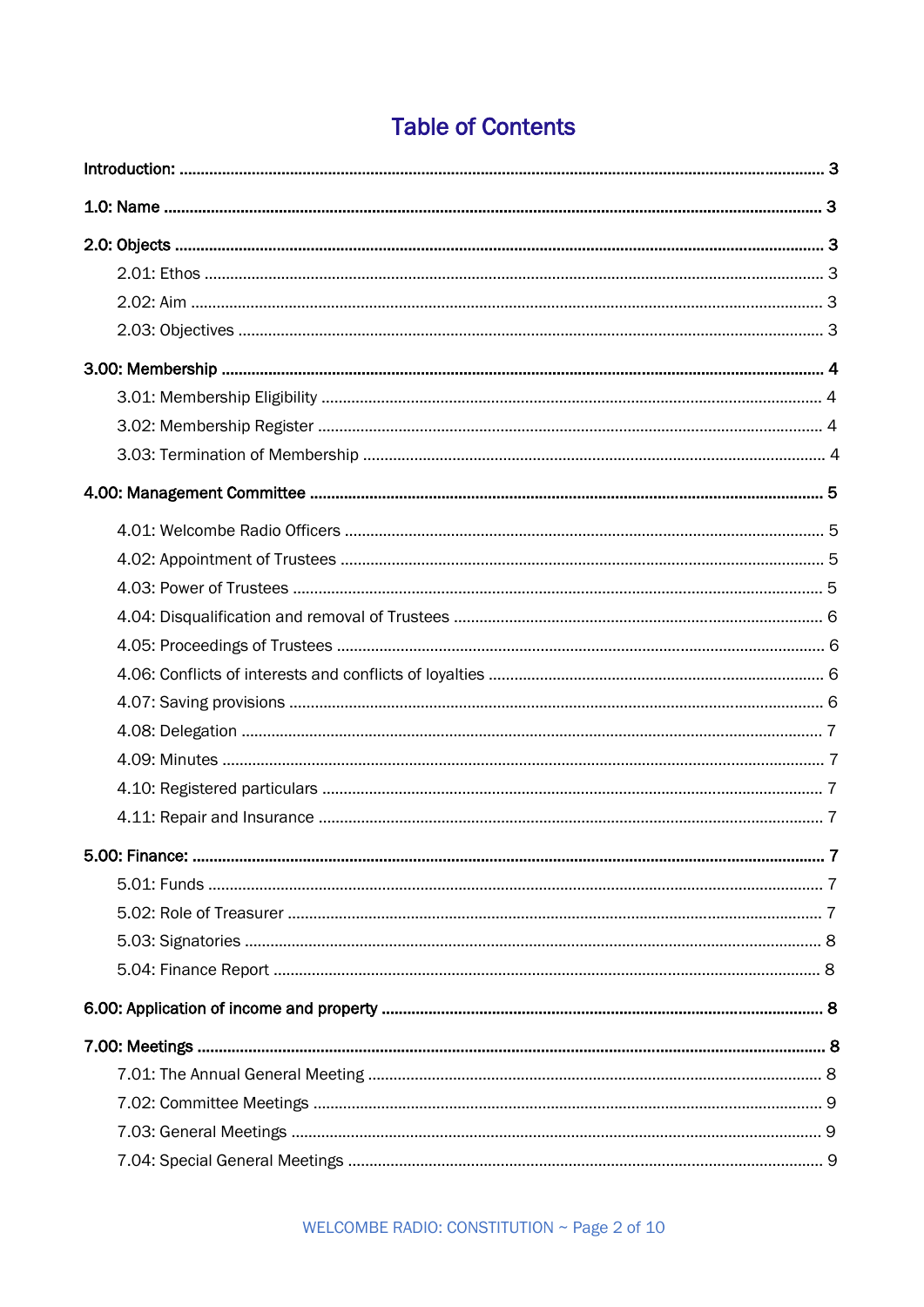# Introduction:

Welcombe Radio is made up of volunteers who are interested in supporting the local community through the medium of radio. The work of the radio station is aimed at helping develop and strengthen the bonds within the community, connecting with both individuals, groups and organisations. This constitution sets out how Welcombe Radio is set up and how it will operate for the benefit of all who join it as a volunteer.

# 1.00: Name

The name of the organisation is, Welcombe Radio.

# 2.00: Objects

### 2.01: Ethos

- To be run for the community by the community.
- To behave in a way that is conducive to promoting a harmonious Broadcasting environment.
- Dedicated to the pursuit of excellence.
- To treat others with respect, be reliable, supportive, respective, open minded and open to learn.
- To collaborate with other organisations.
- To celebrate the achievements of local communities, organisations, groups, projects and events.
- To support and give voice to local communities, organisations, groups, projects and events.
- To strive to operate in a professional, inquisitive and curious manner.
- To operate as an independent non-political, non-religious organisation.

### 2.02: Aims

Welcombe Radio is a not-for-profit community-based, volunteer-run radio station which aims to serve the local community by providing a platform for individuals and groups to disseminate, inform, educate and entertain.

### 2.03: Objectives

- To provide a suitably equipped, comfortable, safe broadcasting environment.
- To provide basic training and on-going support including technical.
- To provide a wide range of programmes reflecting the interests of the local community.
- To promote the radio station to the local community.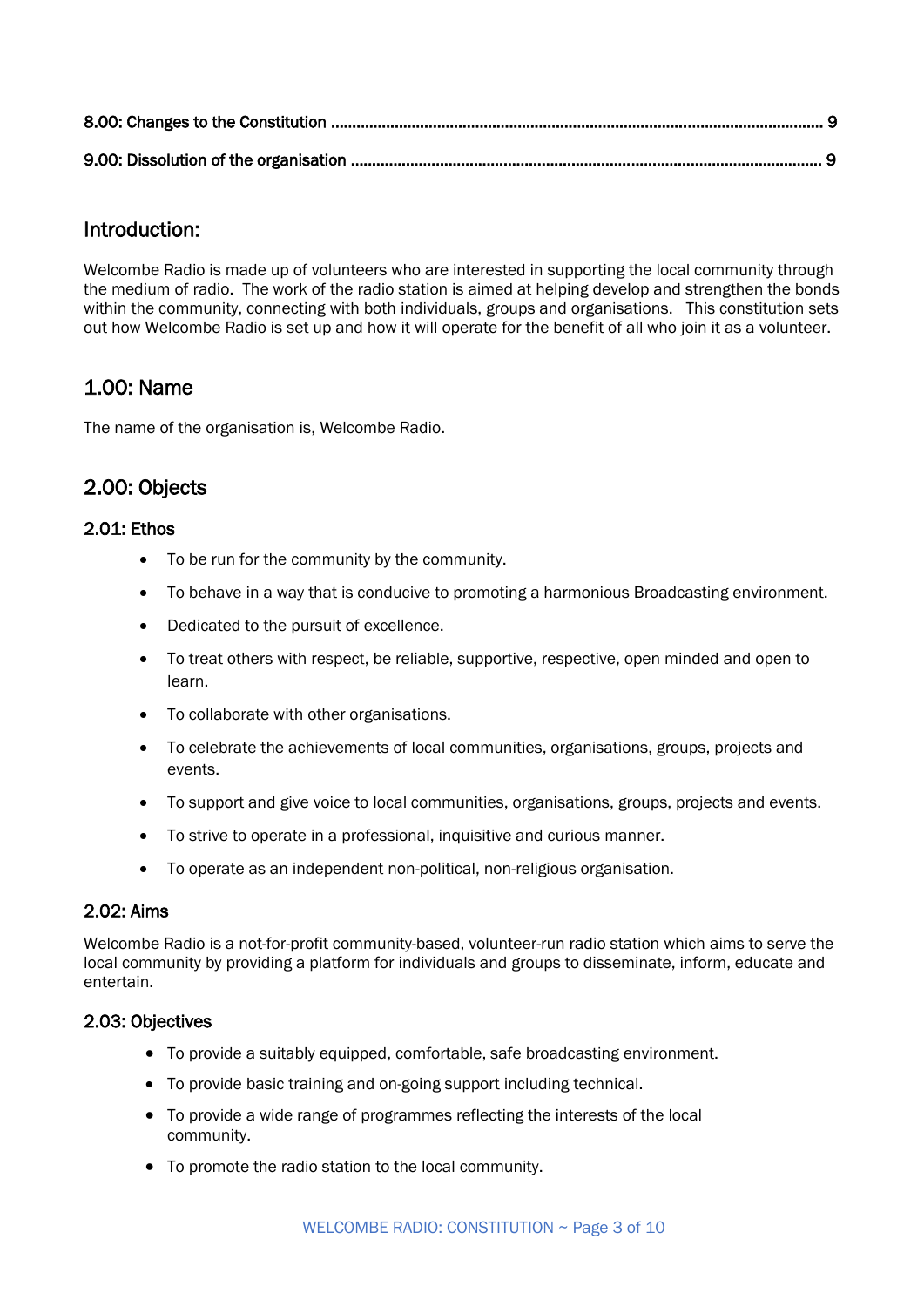- To act as a network hub for local organisations and individuals.
- To become an integral part of the local community through participating in local events.
- To become a resource for the local community through providing education and entertainment.
- To provide opportunities for local people and organisations to become involved in the experience of broadcasting.
- To support local organisations through prior advertising and broadcasting of their events.
- To provide a bank of resources in support of broadcasters including music, memory sticks, recording equipment, headphones, cameras and the assistance to edit programs.

Nothing in this constitution shall authorise an application of the property of the organisation for purposes which are not charitable.

# 3.00: Membership

### 3.01: Membership Eligibility

A standard membership is open to individuals after their eighteenth birthday while a junior membership is available for individuals between the ages of 12 and 18:

- Are approved by the trustees after considering the application and the recommendation of the Membership Committee if so established.
- Membership will not be limited in any way on grounds of race, creed, age, disability, gender, sexual orientation or political opinion. For more details please refer to the Welcombe Radio Station Equal Opportunities Policy.
- The trustees may only refuse an application for membership if, acting reasonably and properly, they consider it to be in the best interests of Welcombe Radio to refuse the application.
- The trustees must inform the applicant in writing of the reasons for the refusal within twenty eight days of the decision.
- The trustees must consider any written representations the applicant may make about the decision. The management team/trustees' decision following any written representations must be notified to the applicant in writing but shall be final.
- Membership is not transferable.

### 3.02: Membership Register

The trustees must keep a register of names, addresses and as applicable email addresses of the members which must be made available to any member upon request. See Privacy Policy

### 3.03: Termination of Membership

Membership is terminated if: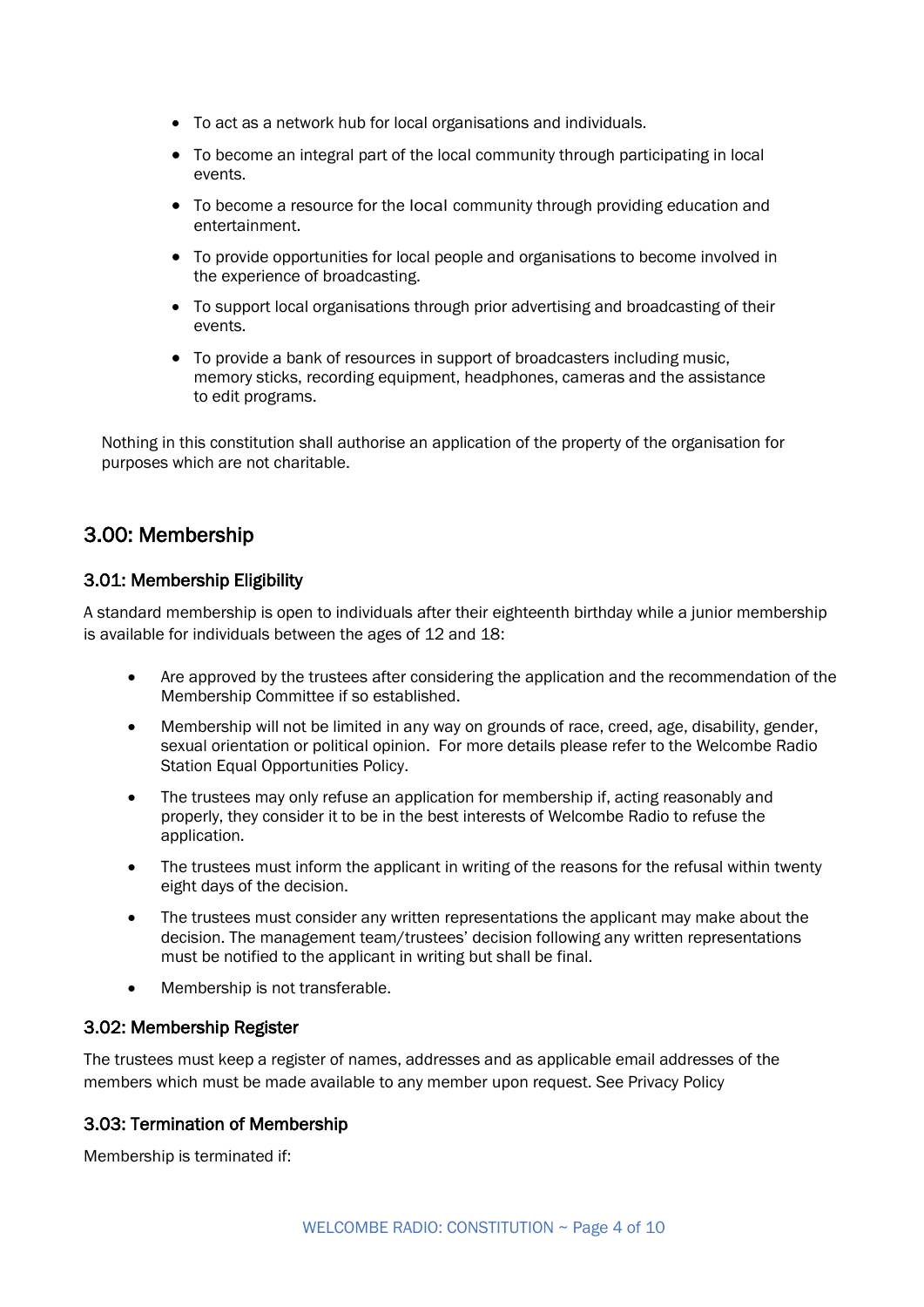- The member dies.
- The member resigns by written notice to Welcombe Radio unless, after the resignation, there would be less than two members.
- Any sum due from the member to Welcombe Radio is not paid in full within three months of it falling due.
- The member is removed from membership by a resolution of the trustees because this is deemed to be in the best interests of Welcombe Radio.
- A resolution to remove a member from membership may only be passed if:
	- $\triangleright$  the member has been given at least twenty eight days' notice in writing of the meeting of the trustees at which the resolution will be proposed and the reasons why it is to be proposed;
	- $\triangleright$  the member or, at the option of the member, the member's representative (who need not be a member of Welcombe Radio) has been allowed to make representations to the meeting.

# 4.00: Management Committee

Welcombe Radio and its property shall be managed and administered by a committee comprising the officers and other members elected in accordance with this constitution. The officers and other members of the committee shall be the trustees of Welcombe Radio and in this constitution are together called, the trustees.

### 4.01: Welcombe Radio shall have the following officers:

- A chair
- A secretary
- A treasurer

A trustee must be a member of Welcombe Radio or the nominated representative of an organisation that is a member of Welcombe Radio.

No one may be appointed a trustee if he or she would be disqualified from acting under the provisions of section 18.

The number of trustees shall be not less than three and not more than ten.

The first trustees (including officers) shall be those persons elected as trustees and officers at the meeting at which this constitution is adopted.

A trustee may not appoint anyone to act on his or her behalf at meetings of the trustees.

### 4.02: Appointment of Trustees

Welcombe Radio in general meeting shall elect the officers and the other trustees.

The trustees may appoint any person who is willing to act as a trustee. Subject to sub-clause 5(b) of this clause, they may also appoint trustees to act as officers.

Each of the trustees shall retire with effect from the conclusion of the annual general meeting next after his or her appointment but shall be eligible for re-election at that annual general meeting.

Any person wishing to be a trustee must be nominated by a member of Welcombe Radio at least fourteen days prior to the general meeting.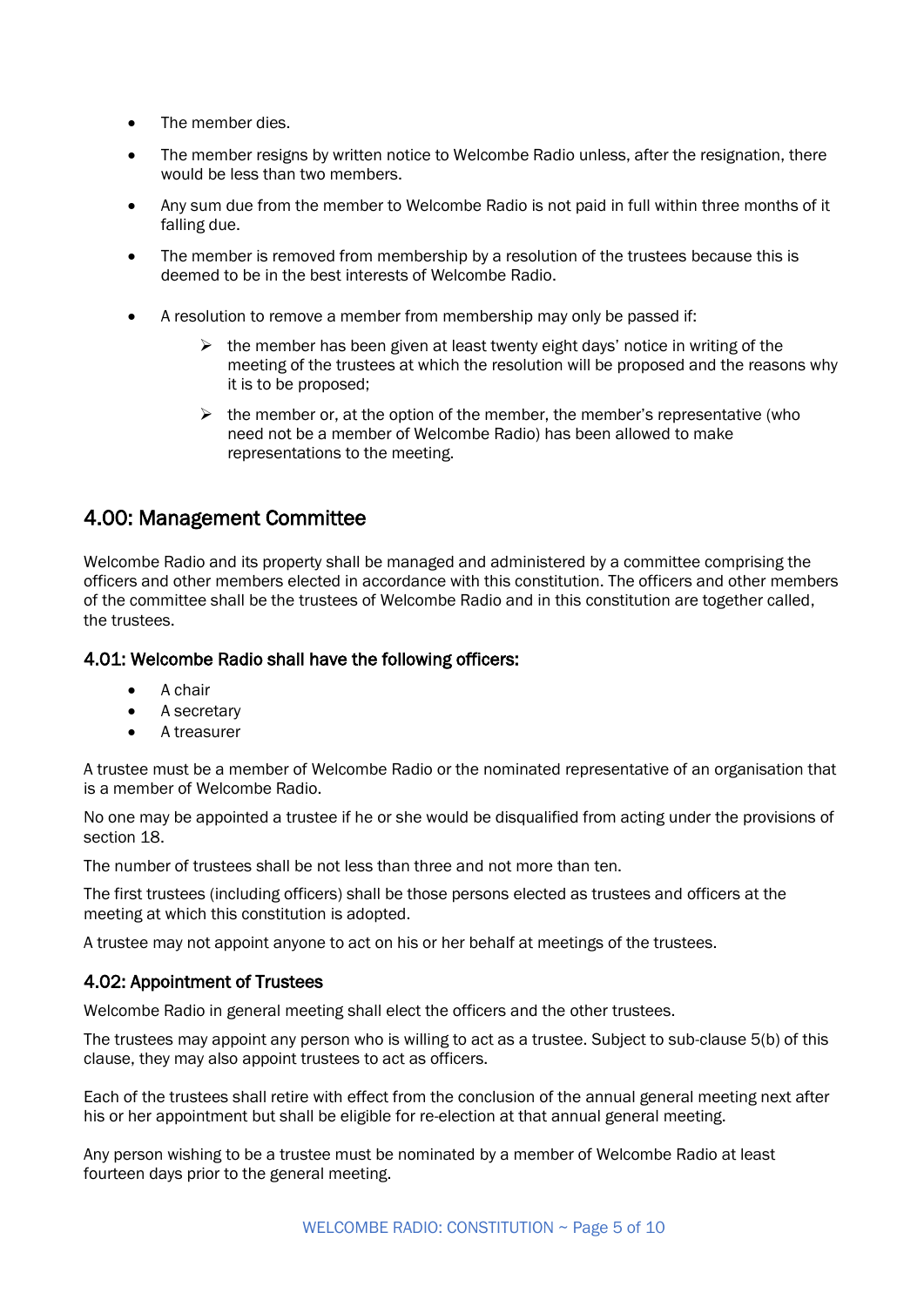### 4.03: Powers of Trustees

The trustees must manage the business of Welcombe Radio and have the following powers in order to further the objects (but not for any other purpose).

No alteration of this constitution or any special resolution shall have retrospective effect to invalidate any prior act of the trustees.

### 4.04: Disqualification and removal of Trustees

A trustee shall cease to hold office if he or she:

- is disqualified from acting as a trustee by virtue of sections 178 and 179See appendix ? of the Charities Act 2011 (or any statutory re-enactment or modification of that provision);
- ceases to be a member of Welcombe Radio;
- resigns as a trustee by notice to Welcombe Radio (but only if at least two trustees will remain in office when the notice of resignation is to take effect); or
- is absent without the permission of the trustees from all their meetings held within a period of six consecutive months and the trustees resolve that his or her office be vacated.

### 4.05: Proceedings of trustees

Any trustee may call a meeting of the trustees.

The quorum shall be three or the number nearest to one-third of the total number of trustees, whichever is the greater.

A trustee shall not be counted in the quorum present when any decision is made about a matter upon which that trustee is not entitled to vote.

If the number of trustees is less than the number fixed as the quorum, the continuing trustees or trustee may act only for the purpose of filling vacancies or of calling a general meeting.

If the Chair is unwilling to preside or is not present within ten minutes after the time appointed for the meeting, the trustees present may appoint one of their number to chair that meeting.

Any decision needing trustee approval can be made in writing by a quorum of trustees.

### 4.06: Conflicts of interests and conflicts of loyalties

A charity trustee must:

- declare the nature and extent of any interest, direct or indirect, which he or she has in a proposed transaction or arrangement with Welcombe Radio or in any transaction or arrangement entered into by Welcombe Radio which has not been previously declared; and
- absent himself or herself from any discussions of Welcombe Radio trustees in which it is possible that a conflict will arise between his or her duty to act solely in the interests of Welcombe Radio and any personal interest (including but not limited to any personal financial interest).
- Any charity trustee absenting himself or herself from any discussions in accordance with this clause must not vote or be counted as part of the quorum in any decision of Welcombe Radio trustees on the matter.

### 4.07: Saving provisions

All decisions of Welcombe Radio trustees, or a committee of Welcombe Radio trustees, shall be valid even if a trustee who participated in a vote is:

is disqualified from holding office;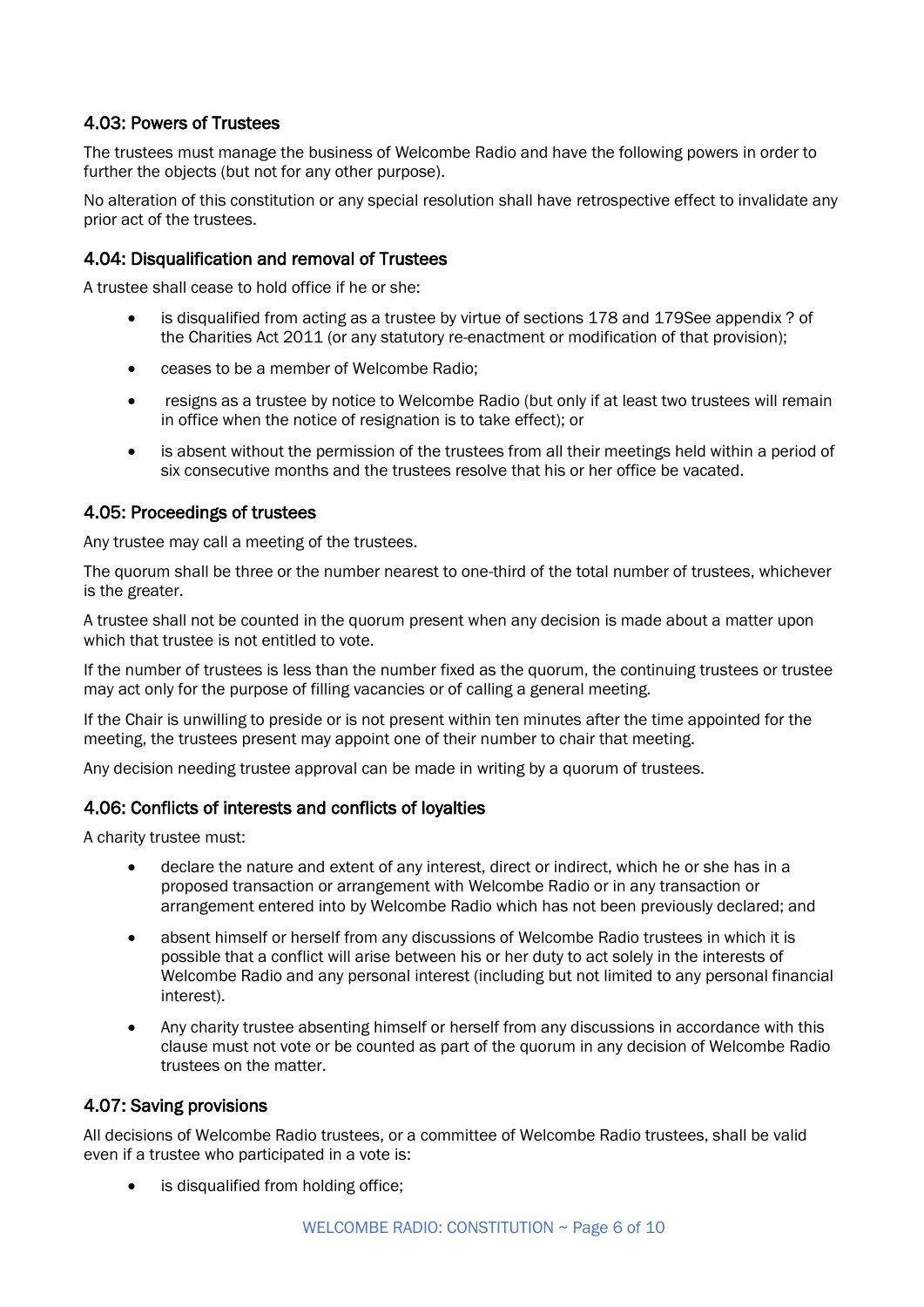- had previously retired or who had been obliged by this constitution to vacate office;
- not entitled to vote on the matter, whether by reason of a conflict of interests or otherwise;
- without the vote of that charity trustee and that charity trustee being counted in the quorum, a decision has been made by a majority of Welcombe Radio trustees at a quorate meeting.

The only exception of this clause is a decision by the trustees to confer a benefit upon a Welcombe Radio trustee.

### 4.08: Delegation

The trustees may delegate any of their powers or functions to a committee of two or more trustees and other members but the terms of reference of any such delegation must be recorded in the minute book.

The trustees may impose conditions when delegating, including the conditions that:

- the relevant powers are to be exercised exclusively by the committee to whom they delegate;
- no expenditure may be incurred on behalf of Welcombe Radio except in accordance with a budget previously agreed with the trustees.
- The trustees may revoke or alter a delegation.
- All acts and proceedings of any committees must be made available to the trustees.

### 4.09: Minutes

The trustees must keep minutes of all:

- appointments of officers and trustees made by the trustees;
- proceedings at meetings of Welcombe Radio;
- meetings of the trustees and committees of trustees including:
	- $\triangleright$  the names of the trustees present at the meeting:
	- $\triangleright$  the decisions made at the meetings; and
	- $\triangleright$  where appropriate the reasons for the decisions.
	- $\triangleright$  the date of the next meeting.

### 4.10: Registered particulars

The trustees must notify the Commission promptly of any relevant changes to Welcombe Radio.

### 4.11: Repair and insurance

As tenants of the Stratford Town Trust the trustees of Welcombe Radio will ensure that Welcombe Radio has adequate insurance against fire and all other usual risks of the areas of the Foundation House building licensed for use by Welcombe Radio.

## 5.00: Finance

### 5.01: Funds

The funds of the organisation including all donations, contributions and bequests, shall be paid into an account operated by the management committee. All money raised by or on behalf of the Welcombe Community Radio Station is only to be used to further the aims of the Welcombe Community Radio Station.

### 5.02: Role of Treasurer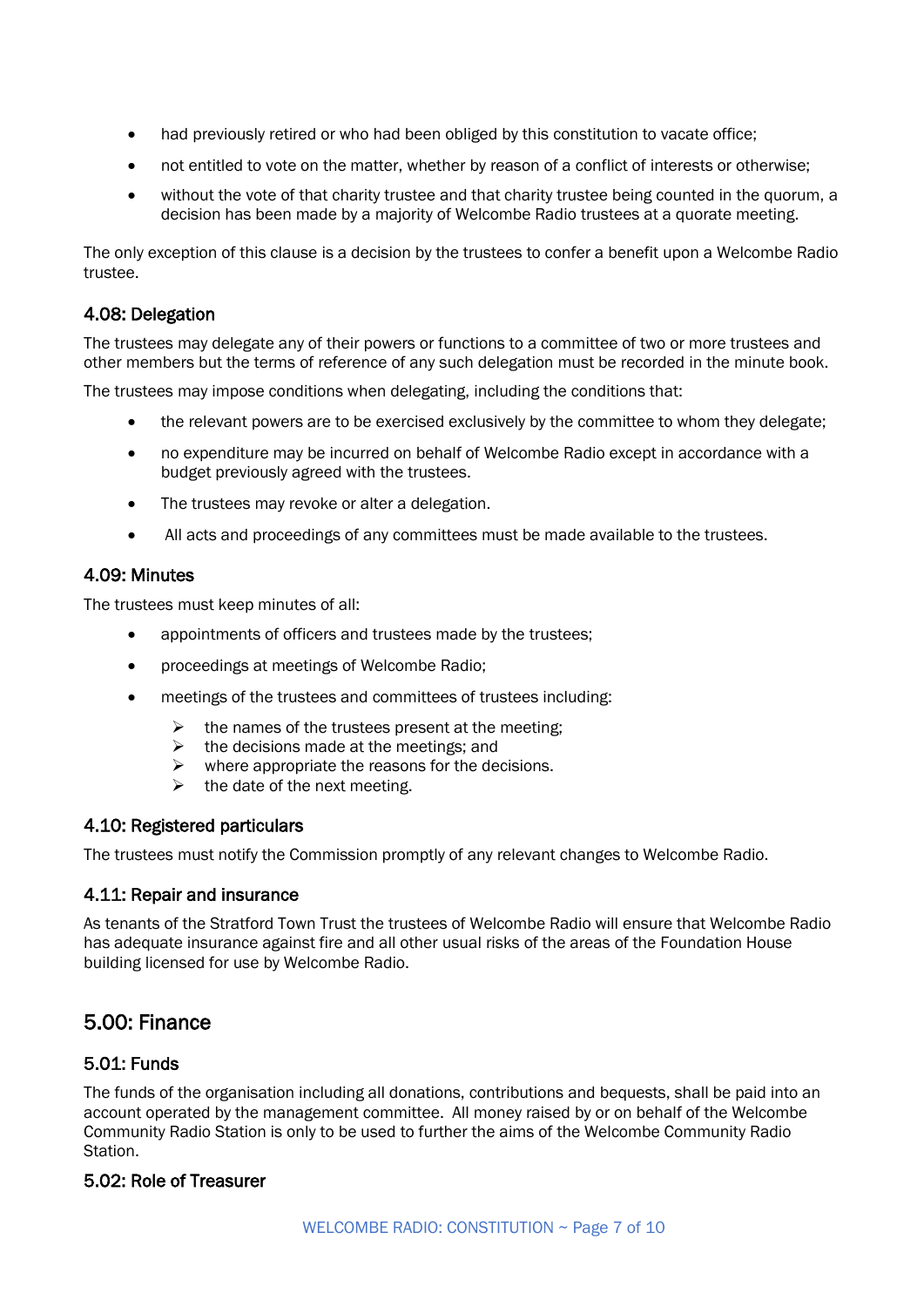The Treasurer, assisted as necessary, shall keep proper accounts of the finances of the organisation. The Treasurer will give a financial statement at each meeting.

### 5.03: Signatories

Two signatories to the account will be nominated by the Committee, one of which will be the Treasurer. The signatories must not be related nor members of the same household.

### 5.04: Finance Report

A finance report will be produced annually by an independent accountant before the Annual General Meeting.

Any volunteer or radio show which wishes to raise money for the Welcombe Community Radio Station must notify the Station Manager and Treasurer and if the project is agreed appoint a project manager.

Any volunteer or radio show who wants to use the platform of the Welcombe Community Radio Station to help raise money for another organisation must notify the Station Manager.

# 6.00: Application of income and property

The income and property of the charity shall be applied solely towards the promotion of the objects, (see Finance and Governance Policy).

# 7.00: Meetings

All matters that arise at any meeting will be discussed openly and the meeting will seek to find general agreement that everyone present can agree to. If a consensus cannot be reached a vote will be taken and a decision will be made by a simple majority of members present. In the event that the number of votes cast is equal on each side, the chair of the meeting shall have an additional casting vote.

The Secretary will collate the minutes from each meeting and forward them to the membership.

### 7.01. The Annual General Meeting

The annual general meeting will be held once a year in the Spring and no longer than 13 months after the previous AGM.

Nominations for posts on the committee will be able to be submitted one month before the annual general meeting is held.

Everyone who is on the members list will be notified of the meeting 12 weeks before it is held by the Secretary, including the date, time, and venue.

Members can submit items for discussion up to 7 days before the AGM is held. The agenda will be forwarded to all members 7 days before the meeting.

The quorum for the meeting must be 50% of the membership or not less than 15 people, whichever is the greatest number.

The management committee will present a report of the work of the Welcombe Community Radio Station over the year.

The management committee will present the accounts of the Welcombe Community Radio Station for the previous year.

The Committee for the next year will be elected.

### 7.02. Committee Meetings

Committee meetings will be held once every 2 months.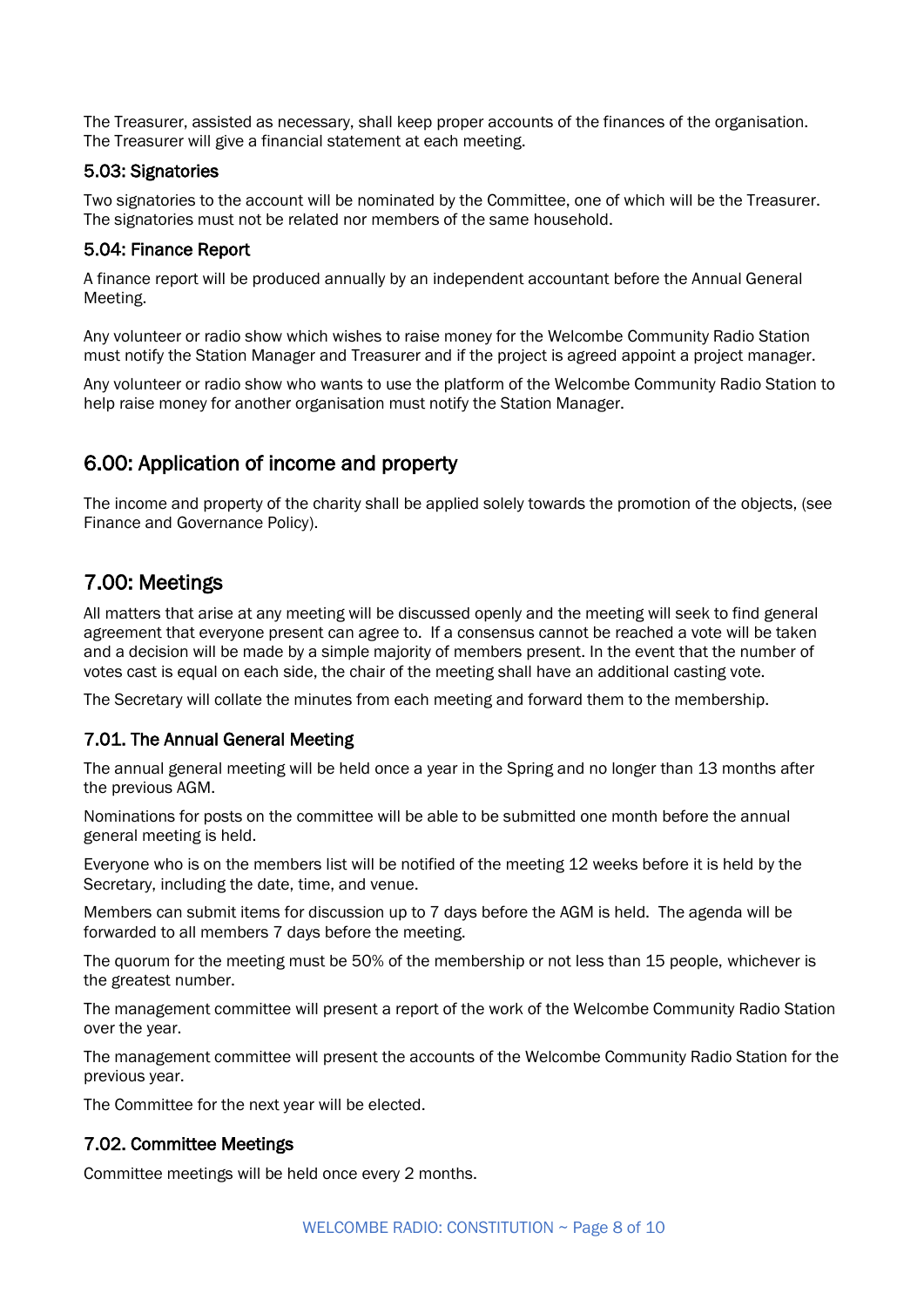The quorum for each meeting will be 5 members.

Other members are able to attend any committee meeting if they have given prior notification to the Chair and Secretary.

Prior to each meeting the Secretary will send out notification of the date, time, venue, agenda and who will be attending.

The date for the next meeting will be agreed at the end of each meeting.

### 7.03. General Meetings

A general meeting will be held twice a year, the first 4 months on from the Annual General Meeting and the second 4 months after that.

The quorum for the meeting will be 50% of the membership or not less than 15 people, whichever is the greatest number.

Everyone who is on the members list will be notified of the meeting 6 weeks before it is held by the Secretary.

The Secretary will inform each member of the date, time, venue and agenda.

### 7.04: Special General Meetings

The Secretary may call a Special General Meeting at the request of the majority of the committee or at least 10 other members giving a written request to the Chair or Secretary stating the reason for their request.

The meeting will take place within twenty one days of the request.

All members will be given 14 days' notice of such a meeting, giving the venue, date, time and agenda.

The quorum for the Special General Meeting will be 30% of the membership or 15 members, whichever is the greater number.

# 8.0. Changes to the Constitution

Amendments to the constitution may only be made at the Annual General Meeting or a Special General Meeting.

Any proposal to amend the constitution must be given in writing to the Secretary who is to inform all other members of the committee.

The proposal must then be circulated with the notice of meeting.

The Secretary will inform each member of the date, time, venue and agenda.

The quorum for the meeting will be 60% of the membership or not less than 20 people, whichever is the greatest number.

# 9.0. Dissolution of the organisation

If a committee meeting, by simple majority, decides that it is necessary to close down the Welcombe Community Radio Station it may call a Special General Meeting to do so.

The sole business of this meeting will be to dissolve the Association.

The Officers of the Committee will be responsible for carrying out the dissolution.

The Press Officer will be responsible for placing a press notice in a local newspaper informing the public that the Welcombe Community Radio Station is being dissolved.